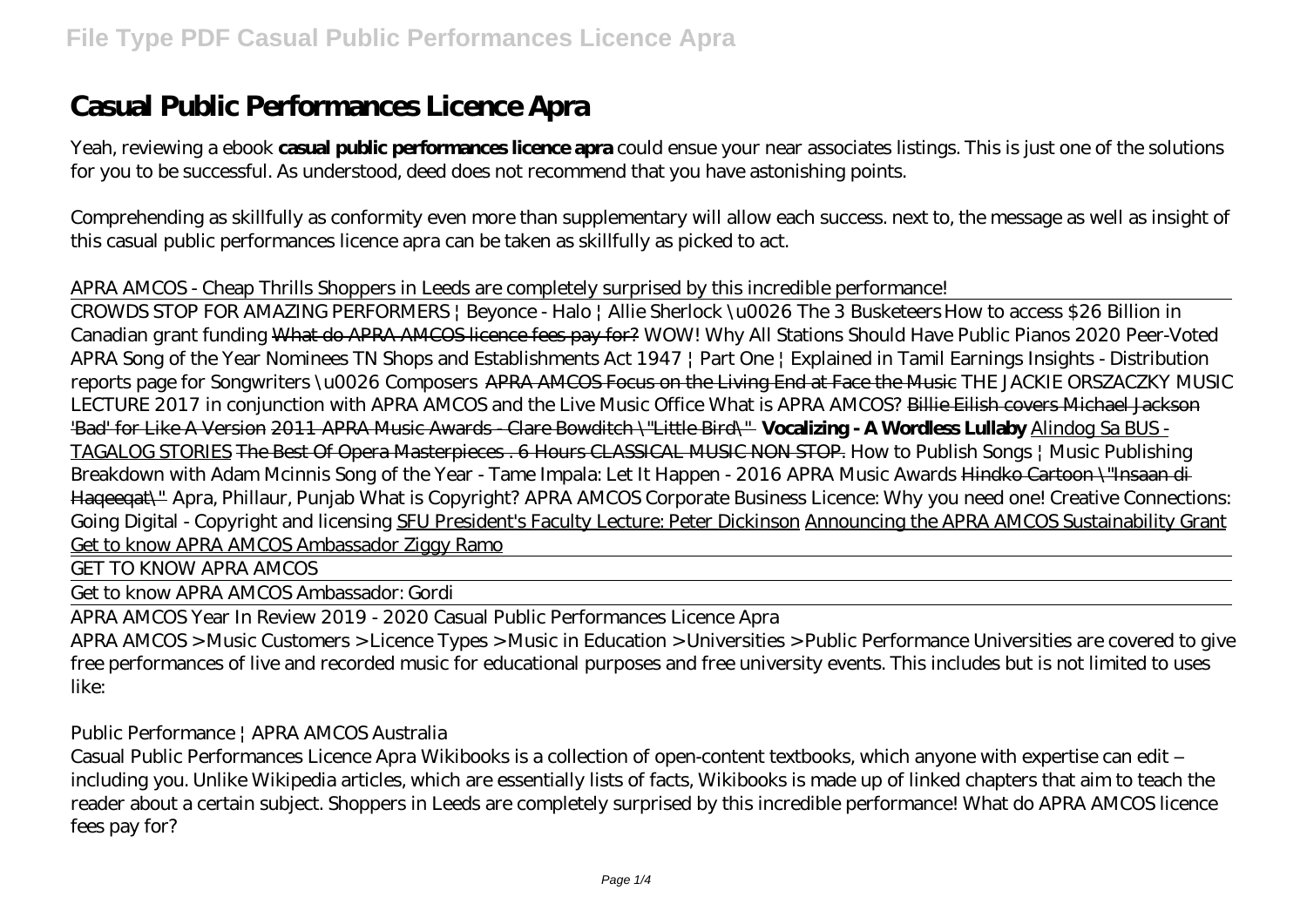# Casual Public Performances Licence Apra - wakati.co

APRA AMCOS > Music Customers > Licence Types We represent music creators across Australasia and, by agreement, most music creators around the world. We license the use of their music, collect royalties for that use and distribute royalty payments to the owners of the works that were performed or broadcast.

# Licence Types | APRA AMCOS Australia

To unquestionable your curiosity, we offer the favorite casual public performances licence apra autograph album as the choice today. This is a sticker album that will accomplishment you even extra to dated thing. Forget it; it will be right for you. Well, past you are in point of fact dying of PDF, just pick it.

# Casual Public Performances Licence Apra

AUSTRALASIAN PERFORMING RIGHT ASSOCIATION LIMITED ABN 42 000 016 099 Address: 16 Mountain St, Ultimo NSW 2007 Mailing Address: Locked Bag 5000, Strawberry Hills NSW 2012 Tel: 1300 852 388 Fax: (02) 9935 7790 Email: licence@apra.com.au Web: www.apra-amcos.com.au CLIENT NO. THIS SECTION MUST BE COMPLETED IN BLOCK CAPITALS AND SIGNED

# APRA Licence Application Live Performances

Your event needs to be licensed prior to its commencement. Forms must be lodged no later than 3 weeks prior to the start of the event. Please complete the form below and then click the 'send' button to submit your event details to APRA. We will email/send a licence agreement to you which you must sign and return prior to the start of the event.

# Event Licence Enquiry : APRA AMCOS

Musical accompaniment for performances. Background Music; What's not allowed under this licence: Playing the copied works in public. We can provide you with a public performance licence separately. Using them as giveaways for promotion or in advertising campaigns. Permission from the copyright owner is required for this.

# Casual Reproduction | APRA AMCOS Australia

Although separate companies, in the financial year 2018/2019 APRA AMCOS' and PPCA's "costs-to-revenue ratio" was similar - at approximately 14%. This means that around 86 cents in the dollar earned in licence fees collected by APRA AMCOS and PPCA is being paid to each organisation's rights holders.

# Events | OneMusic Australia

APRA AMCOS makes this easy. We represent music creators across Australasia and, by agreement, most music creators around the world. We license the use of their music, collect royalties for that use and distribute royalty payments to the owners of the works that were performed or broadcast. Digital and Online Music Services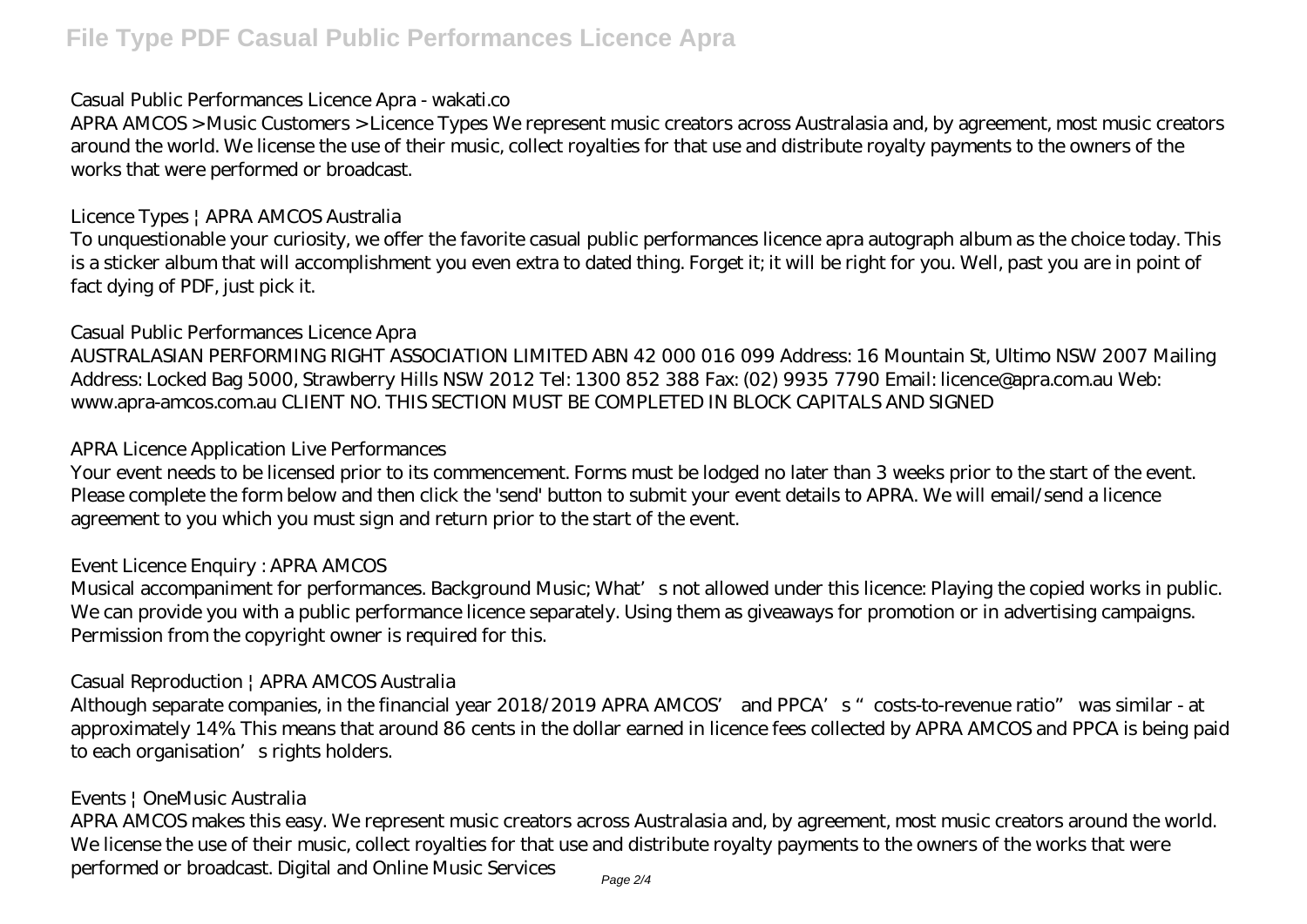#### Licence Types | APRA AMCOS New Zealand

Radio - Commercial Radio Monthly Financial Return. View. Radio - Commercial Radio Music Return

#### Forms | APRA AMCOS Australia

Casual Public Performances. For performances of live artists or recorded music that do not fit any event types described above. Works performed at political events are excluded, unless the songwriter's prior approval has been obtained in writing. Fees range from \$75.00, subject to music use and the number of events.

#### Using Music At Your Event | APRA AMCOS New Zealand

· Digital and Recorded Licence · Audio Manufacture Licence · Business Blanket Licence · Casual Blanket Licence · Domestic Use Video - Single Event Licence · Domestic Use Video - Annual Licence · Radio - Community Radio Permanent Licence · Radio - Community Radio Temporary Licence · Radio - Community Radio RPH Licence · Radio - Community Radio RPH Schedule 5 Licence · Radio - APRA ...

#### Music Customers | APRA AMCOS Australia

Which licence do I need? OneMusic worked for years to create music licences specific to all industry sectors and customised to the size and scale of your operation. Our licences are fine-tuned to your actual music use - featured music, live music or background music - or a combination of all three.

Licences | OneMusic Australia Moved Permanently. The document has moved here.

#### www.musicinaustralia.org.au

Join APRA AMCOS. Please allow approximately 30 minutes to complete your application. Questions? Please call 1800 642 634, contact writer@apra.com.au. Who can join? Anyone who is a songwriter or composer whose music has been performed or communicated to the public. What is the fee to join? There is no application fee.

# Login | APRA AMCOS New Zealand

The Australian Copyright Act (1968) gives songwriters and composers, music publishers, record labels and recording artists the right to control how their music is used. So whenever music or a music video is played and/or performed live, made available online or copied, the business authorising that music use almost always requires a licence. A OneMusic licence covers the rights of the songwriter, composer, music publisher, recording artist and record label who made and own the piece of music.

Why do I need a licence? | OneMusic Australia